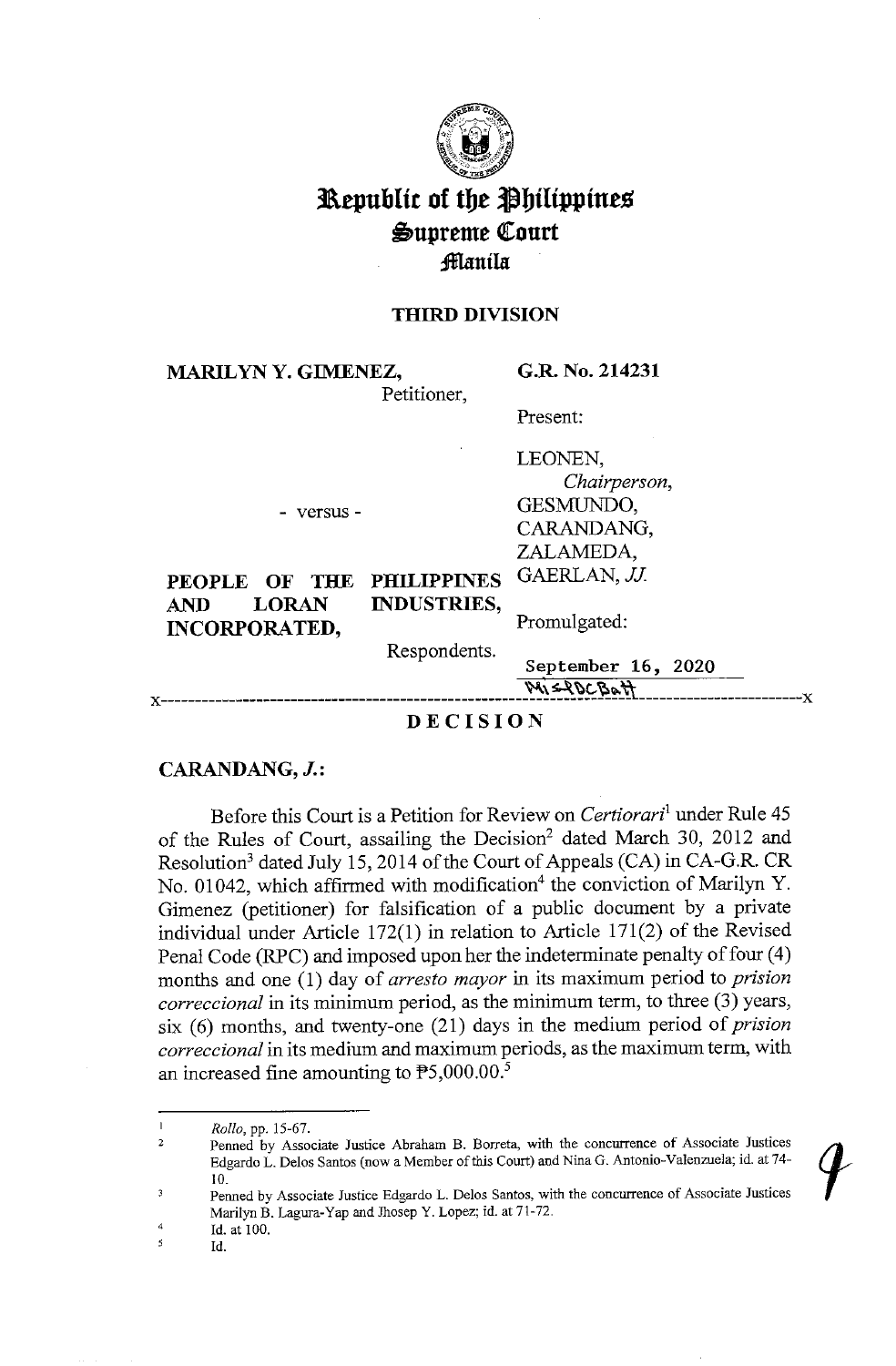## **Facts of the Case**

Private respondent Loran Industries Incorporated (Loran Industries) is a private corporation duly registered with the Securities and Exchange Commission (SEC) engaged in manufacturing, selling and exporting furniture products.<sup>6</sup> Loran Industries was incorporated by Antonio Quisumbing (Antonio), Loma Quisumbing (Loma), Teresita Bonto, Ramon Quisumbing, Montano Go (Montano), and Norberto Quisumbing, Jr. The present members of the Board of Directors are: Antonio, Loma, Montano, Martin Antonio Quisumbing (Anton), and Paolo Marco Quisumbing (Paolo). Anton and Paolo, who are the sons of Antonio and Loma, only hold nominal shares of stocks but are actively involved in the operations of Loran Industries.<sup>7</sup>

Petitioner was an employee of Loran Industries for 25 years. She started as an accounting clerk in 1979 and rose from the ranks to become the head of the company's accounting and finance departments. Petitioner was also designated as corporate secretary until her preventive suspension on October 4, 2005.<sup>8</sup>

On June 19, 2003, the Board of Directors of Loran Industries passed a resolution adopting a two-signatory policy wherein any two of the Directors are authorized and empowered, for and in behalf of the corporation, to sign all checks and dollar withdrawals under Allied Bank, Banilad Branch, Current Account No. 1441002818 and Dollar Account No. 1442000767 and to negotiate, enter into, execute, and deliver any instruments, agreements, and other pertinent documents thereto, effective August 1, 2003.<sup>9</sup>

On August 25, 2003, petitioner executed another Secretary's Certificate<sup>10</sup> stating that on August 15, 2003, the Board approved a resolution allowing only one of the members of the Board to sign and issue checks and dollar withdrawals against the same Allied Bank current and dollar accounts effective the very next day, or on August 26, 2003. The said Secretary's Certificate was notarized by Atty. Juan B. Astete, Jr. on August 25, 2003.<sup>11</sup>

As a result of the execution of the above-mentioned Secretary's Certificate, several checks bearing only one signatory were drawn against the current account of Loran Industries with Allied Bank. The said August 25, 2003 Secretary's Certificate was allegedly discovered by Loma sometime in October 2004. 12 Consequently, Loran Industries filed a complaint before the Office of the City Prosecutor of Mandaue City. On March 31, 2005, an Information was filed against petitioner for falsification of a public document, accusing her of making it appear that the Board of Directors of Loran Industries participated in, passed, and approved a resolution designating any

 $\frac{6}{7}$  Id. at 76.

 $\frac{7}{8}$  Id. at 211.

Id.

 $\frac{9}{10}$  Id. at 247.

 $\frac{10}{11}$  Id. at 248. 227.

<sup>12</sup> Id. at 77.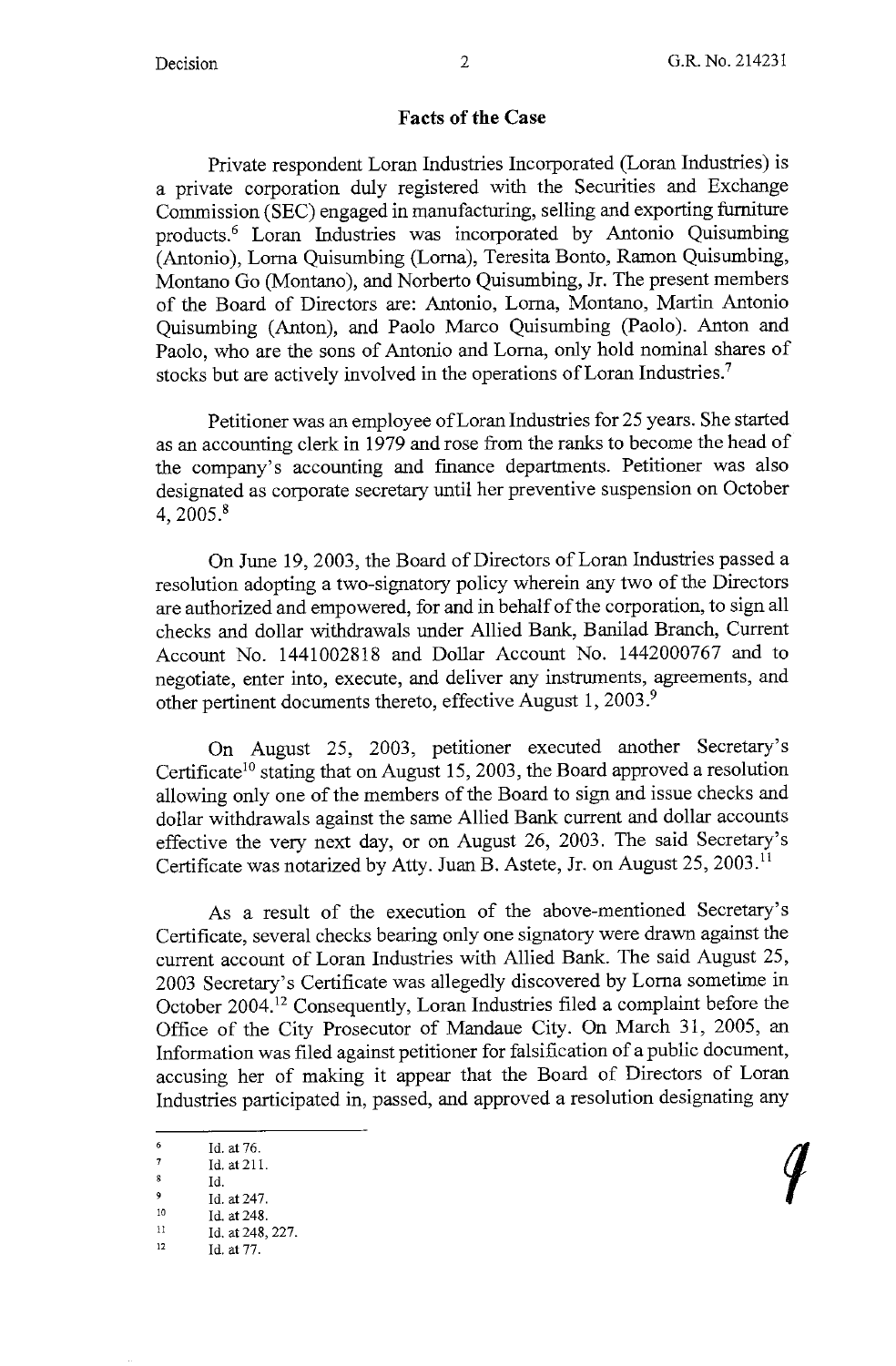one of them as authorized signatory to the checking account of Loran Industries when in truth, they have not.<sup>13</sup>

The prosecution first presented Lorna<sup>14</sup> and Antonio<sup>15</sup> as witnesses. Loma testified that sometime in October 2004, she saw checks drawn against the account of Loran Industries with Allied Bank bearing only one signature that were honored and paid by the bank. She was surprised because all the while, she knew that under a board resolution, checks issued by Loran Industries should be signed by any two of the authorized signatories. Because of this, she called the manager of Allied Bank and inquired about the matter. The manager informed Loma that there was a document to support the bank's action and sent her a copy of the August 25, 2003 Secretary's Certificate. Loma hired an auditor to conduct an audit of the company which began in September 2004. She maintained that there was no meeting or board resolution approved on August 15, 2003 contrary to what was stated in the questioned Secretary's Certificate. <sup>16</sup>

Antonio corroborated the claim of Loma that there was no meeting or board resolution approved on August 15, 2003. Antonio stressed that the board resolution passed on June 19, 2003 was the real one and they never met again to change the same. He pointed out that the questioned Secretary's Certificate did not bear the signatures of the authorized signatories in contrast with the Secretary's Certificate certifying the two-signatory policy which reflected the signatures of all the authorized signatories.<sup>17</sup>

For the defense, Cleofe Camilo<sup>18</sup> (Camilo) and petitioner were first presented as witnesses. According to Camilo, she was a co-employee of petitioner who was employed by Loran Industries from 1984 to 2004. Before her resignation, Camilo was the marketing assistant and the one in charge of shipping. As such, Camilo encountered problems in purchasing materials when Loran Industries adopted the two-signatory policy because it resulted in the delay in release of checks since some of the signatories were not always present in the office. The delay in purchasing materials resulted in delay in the shipment or delivery of the orders of the clients of Loran Industries. Hence, she brought her concern to petitioner. Camilo and petitioner went to Paolo to discuss the problem. Paolo told them that he would bring the matter to the Board. She admitted that she does not have knowledge of what happened next. However, after such discussion, she saw checks bearing only one signature being issued.<sup>19</sup>

Petitioner, for her part, testified that aside from being the accounting and finance head, she also acted as Loran Industries' corporate secretary but without any formal appointment nor additional compensation therefor. She

<sup>13</sup> Id. at 210.<br>
14 Id. at 211-212.<br>
15 Id. at 212-213.<br>
17 Id. at 212-213.<br>
18 Id. at 213.<br>
19. Id.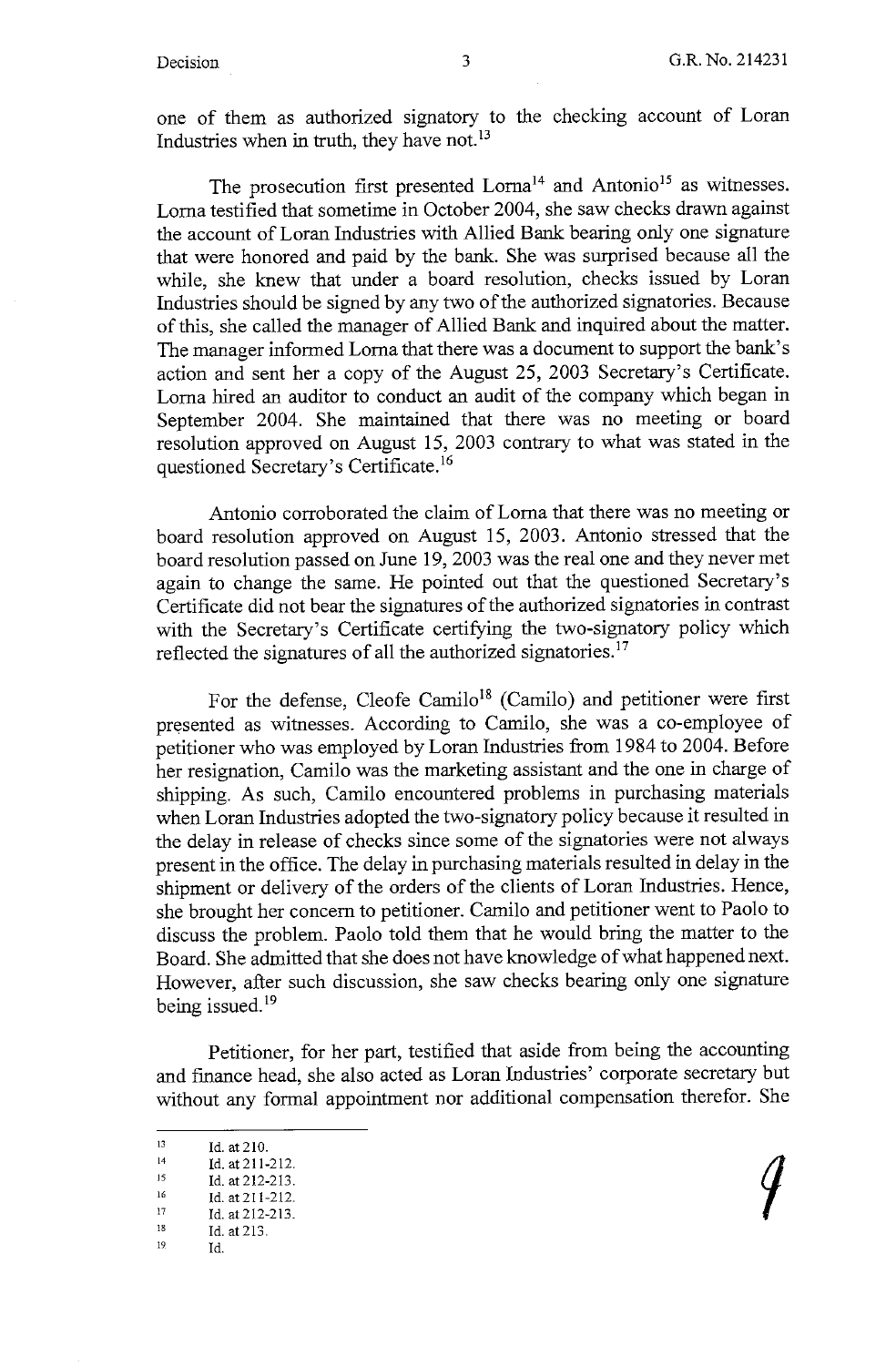attested that as corporate secretary, she just signed resolutions the Board wanted her to make and that actual meetings or elections of the Board of Directors never happened. According to her, Paolo told her that the reason why Loran Industries introduced the two-signatory policy in the issuance of checks is to regulate the cash advances made by the owners of the company.20

Petitioner seconded the claim of Camilo that the two-signatory policy resulted in the delay in the shipment and procurement of raw materials because the checks were not ready for encashment without the second signatory. She averred that the company experienced difficulty in processing the checks because most of the time, only Paolo is in the office while the other members of the Board either come in late in the afternoon or were busy with their other commitments. Because of these concerns, petitioner decided to discuss the matter with Paolo whom she regarded as her supervisor being the son of the owners of the company. Petitioner recalled that she and Camilo approached Paolo about the problems they encountered when the twosignatory policy took effect. Paolo told them that he would bring the matter to the Board. Thereafter, petitioner saw Paolo talking over the phone with the members of the family and discussing with them the problems being faced by the corporation regarding the two-signatory policy. After hanging up the phone, Paolo told her to make a board resolution allowing the issuance of checks with only one signatory.<sup>21</sup>

Even with the Secretary's Certificate allowing the issuance of checks with only one signatory, petitioner admitted that Loran Industries still issued checks bearing two signatures. She clarified that if the signatories were present and available, she would let the two of them sign.<sup>22</sup>

Petitioner presented a list of the checks<sup>23</sup> which bore one signature and which were used to pay the personal obligations of the Quisumbing family. She presented the list to prove that the members of the Board knew that they can issue checks with only one signature because they themselves are the beneficiaries of the said checks. Particularly, she pointed to the following checks, among others, *viz:* 

- 1. Check No. 8385879 dated August 18, 2004 for P221,232.77 signed by Paolo who was also the payee and the one who encashed the check himself;
- 2. Check No. 7378260 dated March 15, 2004 payable to Myra's Pension for the payment of the space rental of Bamboo Spa, a business owned by Paolo;
- 3. Check No. 7378571 dated April 5, 2004 for P15,267.00 pay to cash to cover the post-dated check issued as payment for the car of Anton;
- 4. Check No.7378857 dated April 26, 2004 for P8,286.00 pay to cash for the insurance premium of Antonio with Caritas Health Shield;

<sup>20</sup>  Id. at213-214.

<sup>21</sup>  Id. at214-215.

<sup>22</sup>  Id. at 215-216.

<sup>23</sup>  Id. at 314-315.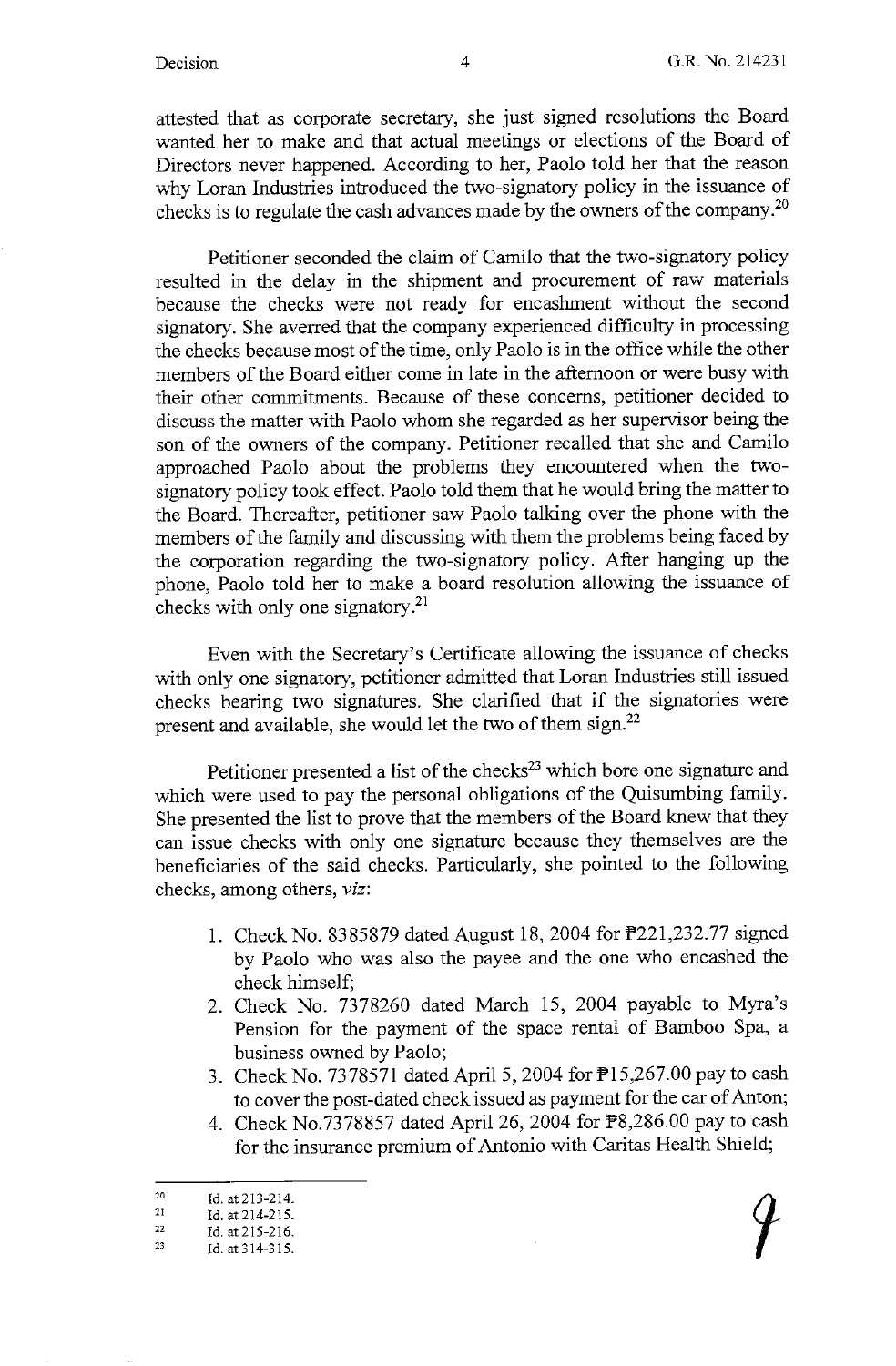- 5. Check No. 7911492 dated May 6, 2004 for  $\overline{P6,000.00}$  for payment of the credit card of Yvonne Quisumbing with Citi Bank Master Card;
- 6. Check No. 7911491 dated May 6, 2004 for P25,000.00 for payment of credit card of Loma with Citi Bank;
- 7. Check No. 7911496 dated May 12, 2004 for  $\overline{P}10,000.00$  as payment for the **BPI** Card Express of Miguel Quisumbing.24

On rebuttal, Paolo and Anton were presented by the prosecution as witnesses. According to Anton, the Board holds meetings regularly at home or at the office but not as formal as it could be.<sup>25</sup>

For his part, Paolo denied that he talked by phone to the other members of his family and thereafter instructed petitioner to come up with a board resolution amending the two-signatory policy in order to allow the issuance of checks bearing only one signature. He asserted that if the signatories were outside the office, it was easy for petitioner to send a messenger to their residence and have the checks signed by a second signatory. He explained that the two-signatory policy was adopted as a security measure and to prevent irregularities and fraudulent transactions. Further, it was their understanding that after signing a check, petitioner would secure the signature of a second signatory.<sup>26</sup>

Trinidad Astillero<sup>27</sup> (Astillero) and Veneranda Sarol<sup>28</sup> (Sarol) were presented by the defense as sur-rebuttal witnesses. Astillero testified that she was a former employee of Loran Industries who resigned sometime in 1997. In 2004, she was contacted by petitioner to borrow money to infuse cash for the operations of the company. She delivered the cash to petitioner in the presence of Anton and Paolo. To cover the payments for the cash that the company borrowed from her, petitioner prepared and gave her two post-dated checks which were signed by Anton only even though Paolo was also present when the check was issued.<sup>29</sup>

Sarol is another former employee of Loran Industries. According to her, in June 2004, she went to Loran Industries to collect the payment for the loan obtained by the company from her friend, Mary Ann Ricardel. She was able to talk to Anton who issued replacement checks because the company could not pay the loan yet. Anton alone signed the checks in his office and gave the same to her. $30$ 

# **Ruling of the MTCC**

 $\frac{24}{25}$  Id. at 216.

Id.

 $^{26}$  Id. at 217.<br>  $^{27}$  Id at 218-

<sup>27</sup> Id. at 218-219.<br>
28 Id. at 219.<br>
29 Id. at 218-219.

<sup>&</sup>lt;sup>29</sup> Id. at 218-219.<br><sup>30</sup> Id. at 219.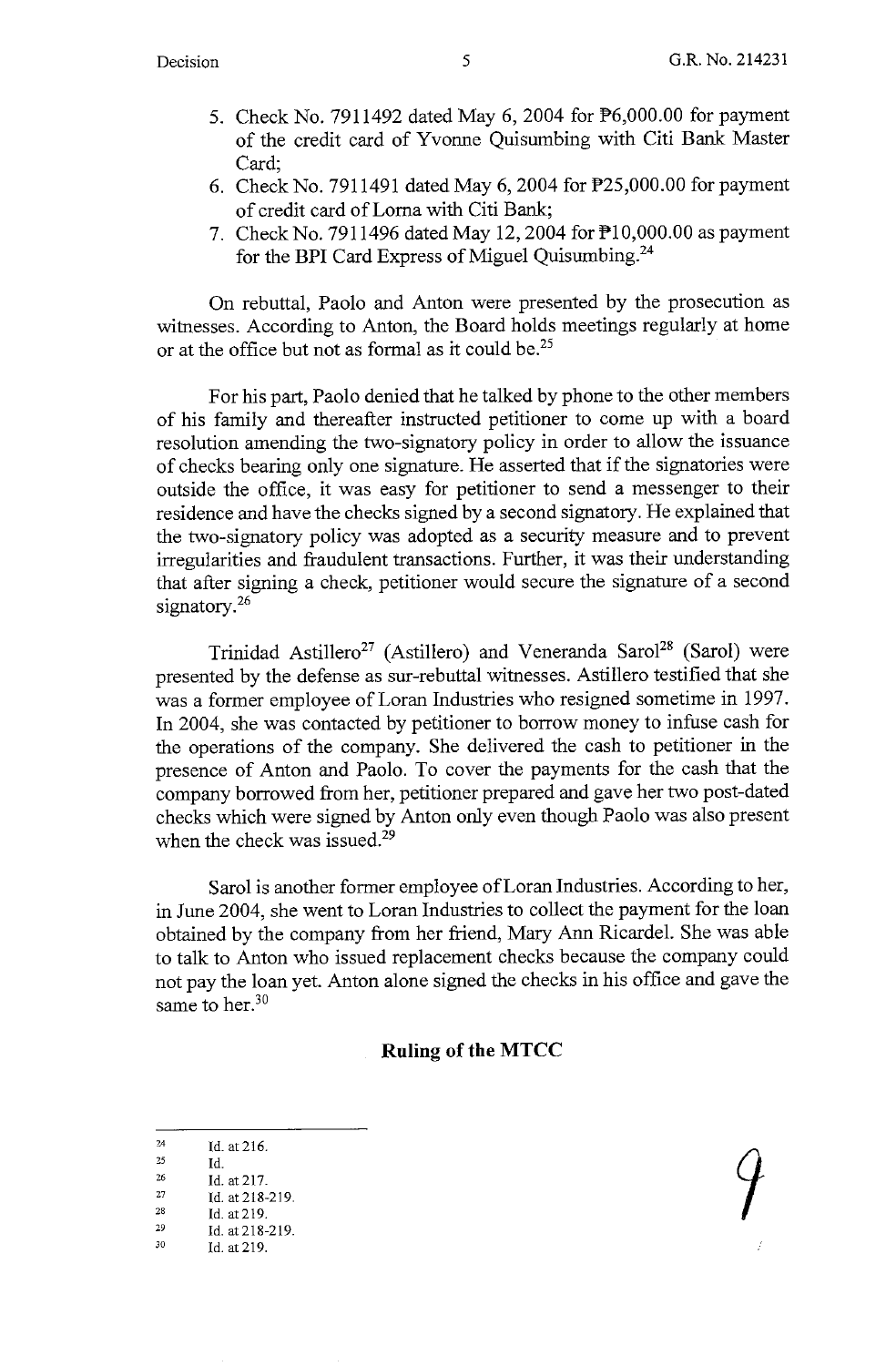On November 29, 2006,<sup>31</sup> the Municipal Trial Court in Cities (MTCC) of Mandaue City, Branch 2, found petitioner guilty beyond reasonable doubt of falsification of public document and imposed upon her the indeterminate penalty of four (4) months and one (1) day of *arresto mayor* in its maximum period to *prision correccional* in its minimum period, as the minimum term, to three  $(3)$  years, six  $(6)$  months, and twenty one  $(21)$  days in the medium period of *prision correccional* in its medium and maximum periods, as the maximum term and a fine of  $\mathbb{P}3,000.00^{32}$ 

The MTCC cited a criminal law author in stating that criminal intent is presumed to exist on the part of the person who executes an act which the law punishes, unless the contrary shall appear.<sup>33</sup> Hence, the burden to prove the absence of intent or criminal malice is on petitioner. Unfortunately, as found by the MTCC, petitioner failed to overcome the presumption of the existence of criminal intent. 34 The MTCC was convinced that given the educational background of petitioner as a college graduate and her work experience, she knew fully well that she had no authority to issue a Secretary's Certificate for a meeting that never transpired or for a resolution that was never approved. She cannot hide under the claim that she was only instructed by Paolo, who denied the same. Additionally, the MTCC is perplexed as to why petitioner did not confirm from the other members of the Board if indeed Paolo secured their approval to allow the issuance of checks bearing only one signature.<sup>35</sup> The MTCC inferred that even if petitioner denies that she profited from the execution of the Secretary's Certificate allowing the issuance of checks bearing only one signature and that no benefit inured to her, it cannot discount the possibility that petitioner helped herself to the cookie jar.<sup>36</sup>

# **Ruling of the RTC**

Insisting on her innocence, petitioner filed an appeal to the Regional Trial Court (RTC) of Mandaue City, Branch 55, which rendered its Decision<sup>37</sup> on September 17, 2007 affirming the ruling of the MTCC *in toto.* In agreeing with the MTCC, the RTC nearly copied verbatim the disquisition of the former. The RTC only added that in corporation law, the corporation acts through its Board of Directors.38 Therefore, when petitioner executed the Secretary's Certificate without the authority and knowledge of the Board, then it was not an act of the Board or the Corporation.39 The RTC added that in falsification of a public document, mere falsification is enough because what is punished is the violation of public faith and destruction of truth as therein solemnly proclaimed. The RTC ruled that wrongful intent to injure a third person is not an element of falsification of public document.40

31 Id. at 210-225.<br>
32 Id. at 224-225.<br>
33 Id. at 221. 33<br>
34<br>
34 Id. at 224.<br>
35 Id.<br>
35<br>
35 Id. at 223-224.<br>
37 Id. at 226-232.<br>
38 Id. at 232.<br>
39 Id.<br>
40 Id.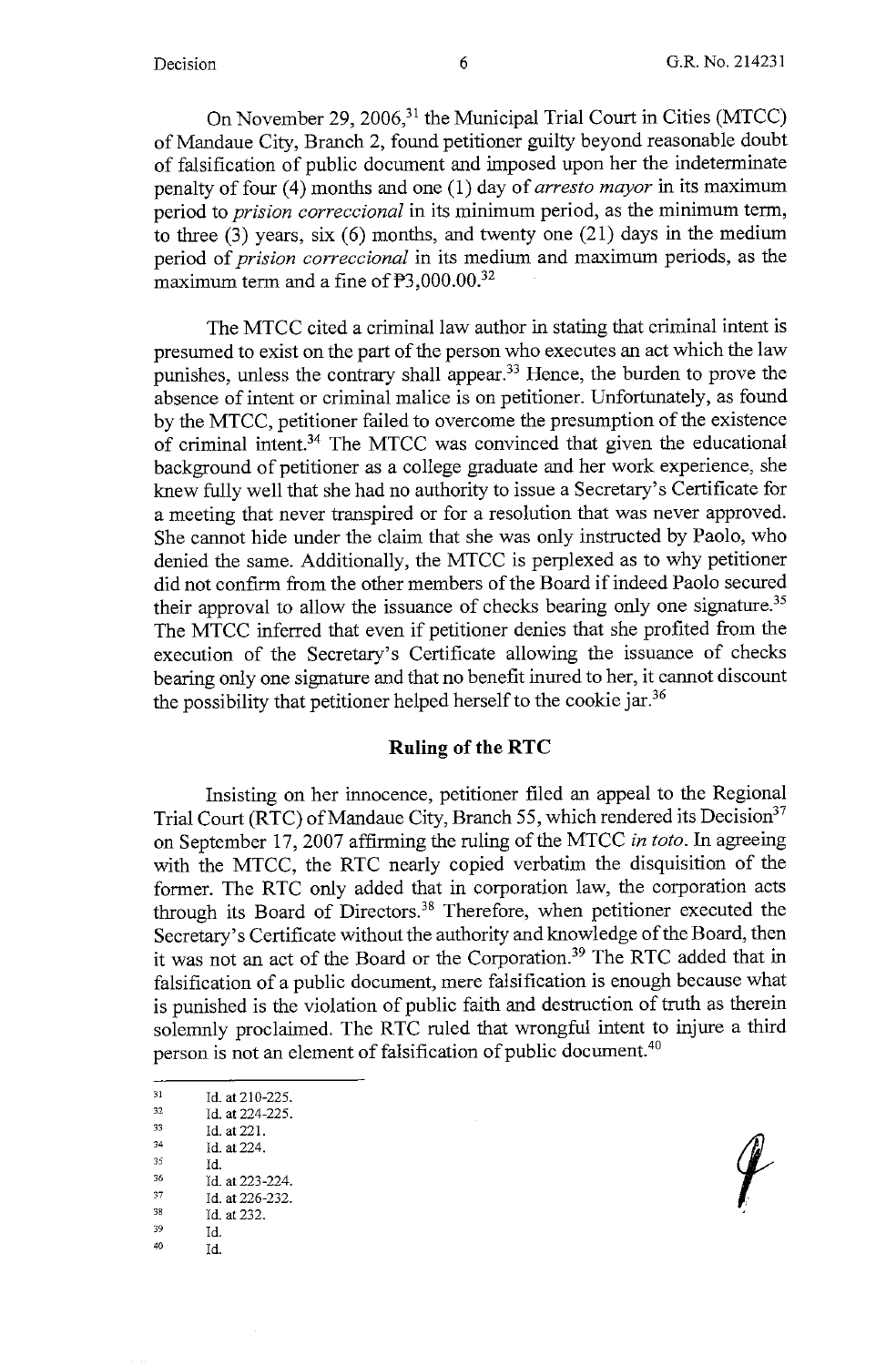The RTC denied petitioner's motion for reconsideration.<sup>41</sup>

# **Ruling of the CA**

Still aggrieved, petitioner elevated the case to the CA which, on March 30, 2012,<sup>42</sup> affirmed with modification<sup>43</sup> the rulings of both the MTCC and RTC but only increased the fine to P5,000.00.<sup>44</sup> The CA concurred with the MTCC and RTC in concluding that petitioner was not able to overcome the presumption of criminal intent in the execution of the Secretary's Certificate.45 The CA also affirmed that the element of gain or benefit on the part of the offender or prejudice to a third party is not an element of the crime of falsification of public documents.46

Petitioner moved for reconsideration of the Decision of the CA, which was denied through a Resolution<sup>47</sup> dated July 15, 2014.

Undeterred, petitioner filed before this Court a Petition for Review on *Certiorari*<sup>48</sup> and argues that her job as corporate secretary is only limited to signing prepared secretary's certificates and board resolutions needed by the bank and submitting reports which are required by the SEC. She did not attend any board meetings nor did she prepare minutes because no actual meetings were held. 49 She maintains that the corporation became the source of funds to pay for the personal expenses of spouses Antonio and Loma and their children.<sup>50</sup>

Petitioner insists that the MTCC, RTC and CA failed to consider her defense of lack of criminal intent in falsifying the August 25, 2003 Secretary's Certificate.<sup>51</sup> Petitioner points out that before preparing the Secretary's Certificate, she sought the advice of Paolo whom she considers as her immediate superior about the problems hounding the corporation when the two-signatory policy became effective.<sup>52</sup> Paolo cannot deny the fact that petitioner talked to him before the issuance of the subject Secretary's Certificate because this is inconsistent with the fact that he was the sole signatory of some of the checks issued by the company to pay for his own personal obligations.53

- 
- 41 Id. at 230.<br>
42 Supra note 2.<br>
43 *Rollo*, p. 100.<br>
44 Id
- 
- 
- 44 Id.<br>
45 Id. at 88-90.<br>
46 Id. at 90-91.<br>
47 Supra note 3.<br>
48 Supra note 1.
- 
- 
- 48 Supra note 1.<br>
<sup>49</sup> *Rollo*, p. 23.<br>
<sup>50</sup> **Id at 24-25**
- 
- 50 Id. at 24-25.<br>
51 Id. at 50-63.<br>
52 Id. at 52.<br>
53 Id. at 53.
- -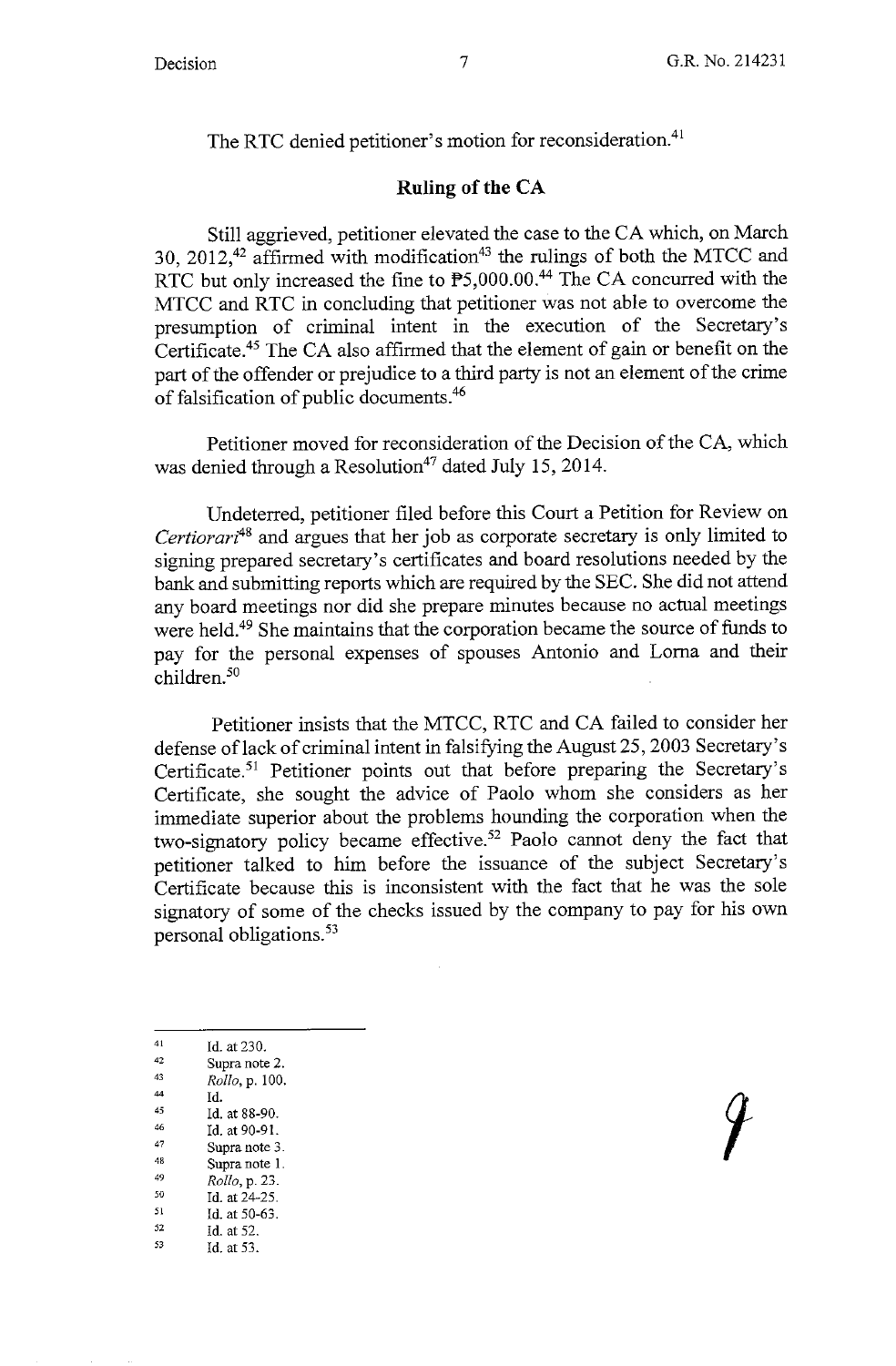Loran Industries<sup>54</sup> and the Office of the Solicitor General<sup>55</sup> (OSG) filed their Comments on March 19, 2015 and April 13, 2015, respectively. Loran Industries argued that petitioner practically admitted having executed a false Secretary's Certificate but still failed to overcome the presumption of criminal intent on her part. 56 The OSG likewise debunked the claim of good faith of petitioner. 57 Petitioner filed her Reply58 on August 26, 2016.

After submissions of the parties' respective pleadings, We will now decide.

#### **Issue**

The issue in this case is whether petitioner was guilty of falsification of a public document.

## **Ruling of the Court**

The petition is meritorious.

Before delving into the substantive aspect of this case, We shall first deal with procedural matters.

The determination of the guilt of an accused hinges on how a court appreciates evidentiary matters in relation to the requisites of an offense. Determination of guilt is, thus, a fundamentally factual issue. 59 The Supreme Court is not a trier of facts. Petitioner's Rule 45 petition should therefore only raise questions of law and not of facts. However, in exceptional circumstances, such as when the trial court overlooked material and relevant matters, the Court will recalibrate and evaluate factual findings of the trial courts.<sup>60</sup>

In this case, We find the need to re-assess the unanimous factual finding of the MTCC, RTC, and CA for having overlooked the material evidence adduced by petitioner in support of her defense.

# *There was lack of malice or criminal intent on the part ofpetitioner: her actions were done in good faith.*

Felonies are committed either by means of deceit ( *dolo)* or by means of fault *(culpa)*. There is deceit when the wrongful act is performed with deliberate intent.<sup>61</sup>

<sup>54</sup>  Id. at 358-365.

<sup>55</sup>  Id. at 368-383.

<sup>56</sup>  Id. at 361-364.

<sup>57</sup>  Id. at 376-377.

<sup>58</sup>  Id. at 395-405.

<sup>59</sup>  *Macayan, Jr. v. People,* 756 Phil. 202,214 (2015).

<sup>60</sup>  *People v. Esteban,* 735 Phil. 663, 670-671 (2014).

<sup>61</sup>  Article 3. Definition. - Acts and omissions punishable by law are felonies (delitos).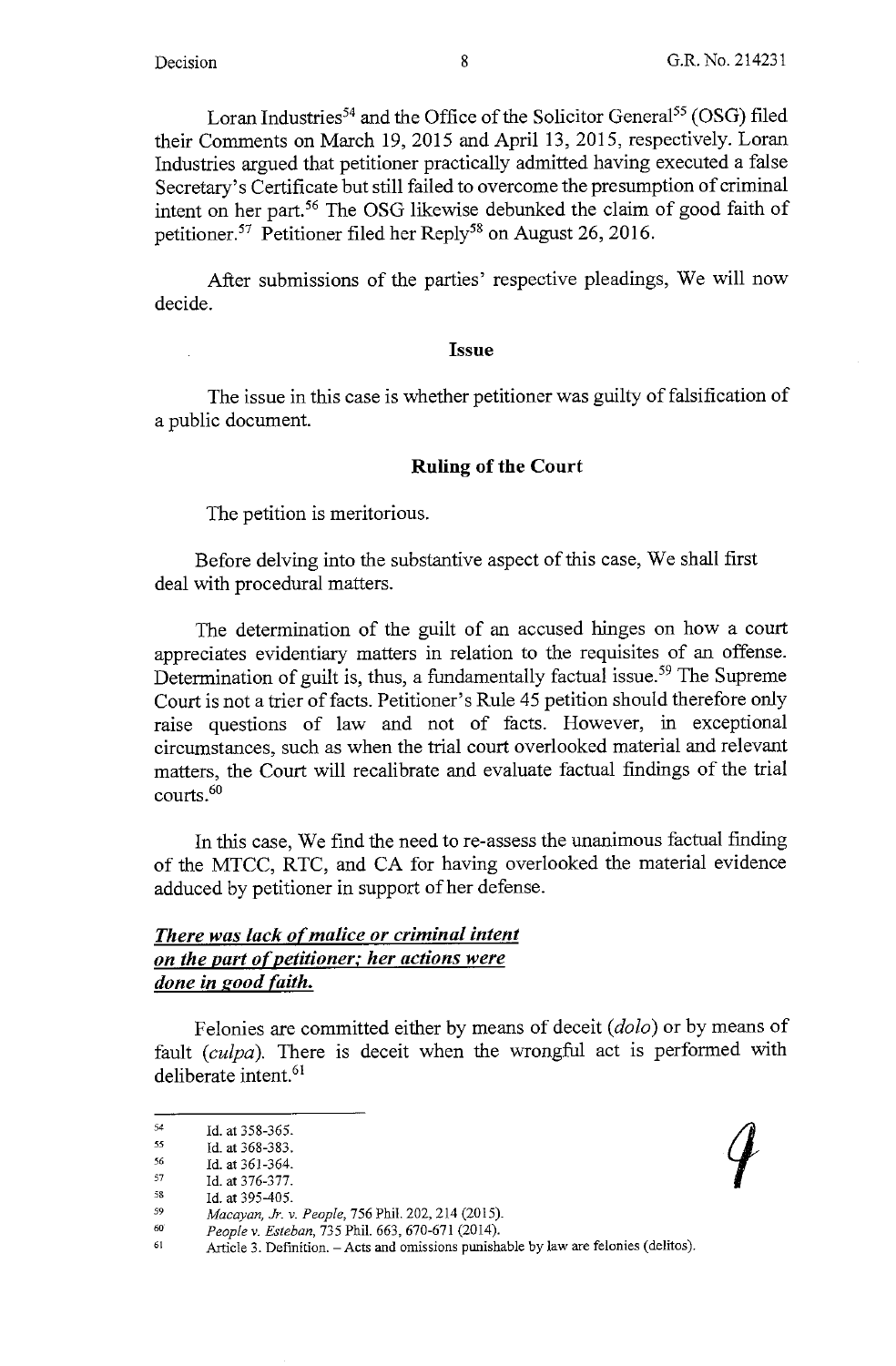We already ruled in a number of cases that in order to incur criminal liability for falsification of a public document, the perpetrator must perform the prohibited act with deliberate intent.<sup>62</sup> Due to the nature of intent as a state of mind which may be inferred only through overt acts, there is a need to assess the actions of petitioner *before, during, and after* the alleged falsification of the Secretary's Certificate dated August 25, 2003 in order to determine whether she indeed executed the said Secretary's Certificate with malicious criminal intent.

Additionally, a conviction for falsification of a public document by a private person will not be sustained when the facts found are consistent with good faith. 63

Here, We are convinced that petitioner was not motivated by malicious intent and in fact, she issued the Secretary's Certificate in good faith.

We give credence to the claim of petitioner that she merely acted based on the instruction of Paolo, son of Loma and Antonio Quisimbing, and her immediate superior, in preparing the Secretary's Certificate allowing the issuance of checks with only one signatory, after being informed of the problems encountered by the company because of the introduction of the twosignatory policy in the issuance of checks.<sup>64</sup>

We do not find fault on petitioner in relying on the oral instruction of Paolo to issue the subject Secretary's Certificate without first inquiring whether Paolo really consulted with the other members of the family. Petitioner, as a mere employee, is expected to obey, respect, and not doubt the instructions of her superior. Besides, since being appointed as corporate secretary, petitioner never attended board meetings because no actual meetings ever took place. **Her job was merely to execute secretary's certificates for corporate actions that the Board members instruct her to do.65** Hence, petitioner's issuance of the August 25, 2003 Secretary's Certificate<sup>66</sup> which was only upon the instruction of Paolo is not a manifestation of bad faith and malice on her part and cannot be taken against her.

Additionally, petitioner did not gain materially nor financially from the issuance of the subject Secretary's Certificate. In fact, in executing it, petitioner was motivated by the desire to help the company cope with its liquidity problems and with the difficulty in paying its suppliers.<sup>67</sup> One of the

66 Id. at 248.

Felonies are connnitted not only by means of deceit (dolo) but also by means of fault (culpa). There is deceit when the act is performed with deliberate intent; and there is fault when the wrongful act results from imprudence, negligence, lack of foresight, or lack of skill.

<sup>62</sup>  *United states v. Arceo, 17 Phil. 592 (1910); see also Siquian v. People, 253 Phil. 217 (1989).* 

<sup>63</sup>  See *United States v. San Jose*, 7 Phil. 604 (1907).

<sup>64</sup>  *Rollo,* pp. 27-28.

<sup>65</sup>  Id. at 254-255.

<sup>67</sup>  Id. at 28.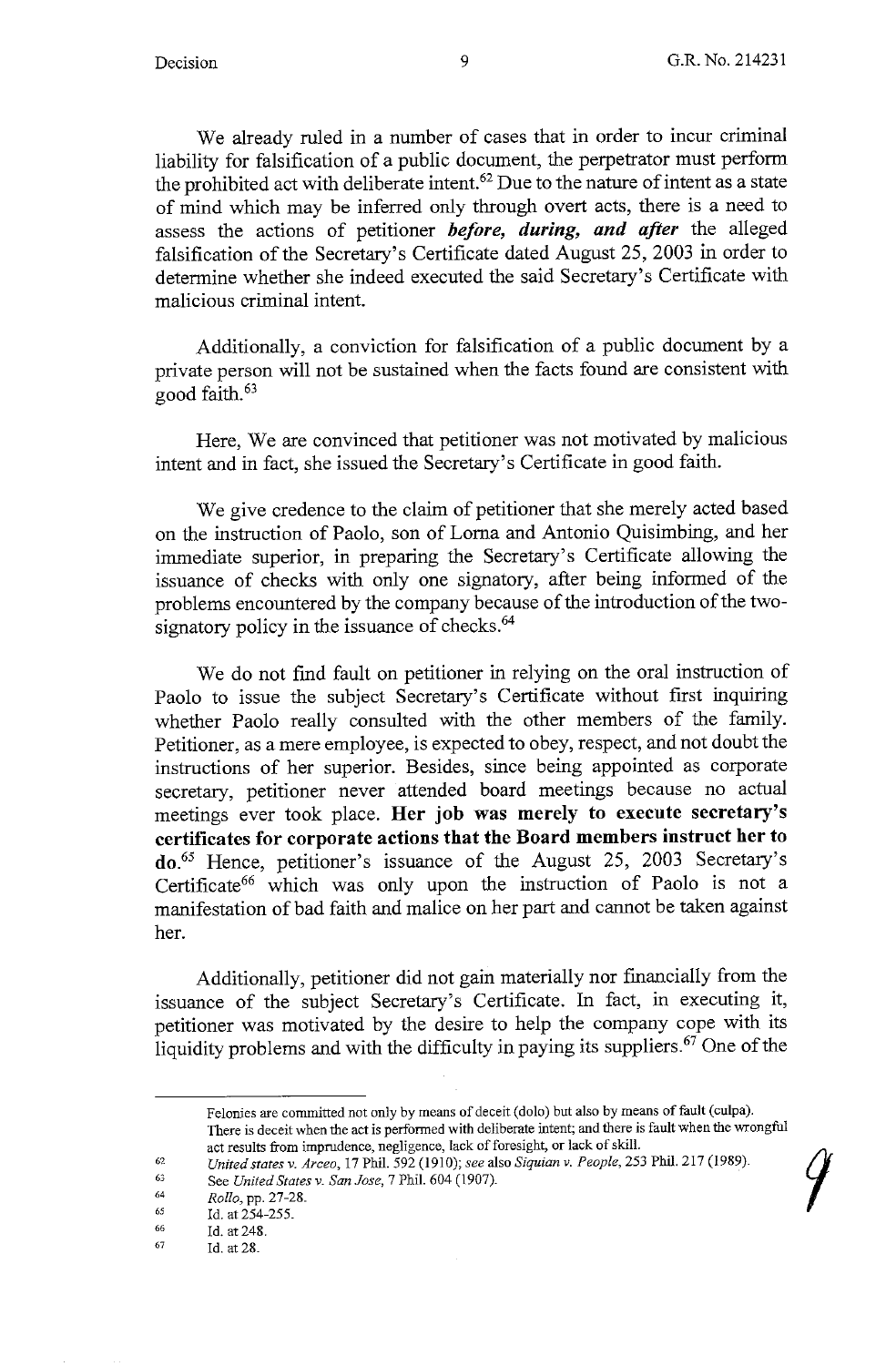$\mathcal{L}$ 

effects of the Secretary's Certificate allowing only one signature was for Loran Industries to stay financially afloat.

# **The Board of Directors of Loran Industries** *knew of the existence of the August 25, 2003 Secretary's Certificate and they benefitted from it.*

Based on the evidence and testimonies presented during the trial, We are convinced that despite knowledge of the existence of the subject Secretary's Certificate, the Board of Directors of Loran Industries did not recall it and worse, they made use of the same not only for their own benefit but for the benefit of the corporation as well.

It cannot be denied that from August 2003 to August 2004 when the Secretary's Certificate allowing the release of checks even with only one signatory was effective, Loran Industries was able to issue checks with two signatories as well as checks bearing only one signature.

In fact, as testified to by Astillero<sup>68</sup> and Sarol,<sup>69</sup> on different occasions, Loran Industries contracted loans from them in order to infuse cash to the company when it experienced liquidity problems. As security for the loans, Loran Industries, through Anton as the lone signatory, issued checks to cover for the cash involved. Further, petitioner was able to show a list of checks issued with only one signature wherein the signatory is also the payee thereof. This proves that Anton and Paolo are aware that some checks bear one signature while the others have two signatures.

There can only be one interpretation for what appears to be an inconsistent stance of the members of the Board of Directors of Loran Industries: the two policies - the one signatory policy and two-signatory policy- co-existed and complemented each other. This is the reason why there are checks which bear only one signature while there are others bearing two signatures. Because of this, it cannot be said that petitioner was guilty of falsification of the August 25, 2003 Secretary's Certificate. The essence of falsification of documents is the alteration of truth. There was no alteration of truth in this case because the Board of Directors of Loran Industries knew and in fact instructed petitioner, through Paolo, to issue the subject Secretary's Certificate allowing the release of checks with only one signatory. Moreover, the Board of Directors of Loran Industries benefitted from the subject Secretary's Certificate.

**WHEREFORE,** the petition is **GRANTED.** The assailed Decision dated March 30, 2012 and the Resolution dated July 15, 2014 of the Court of Appeals in CA-G.R. CR No. 01042 are hereby **REVERSED** and **SET ASIDE.** Petitioner Marilyn Y. Gimenez is hereby **ACQUITTED.** 

68 Id. at 218.

<sup>69</sup>  Id. at2218-219.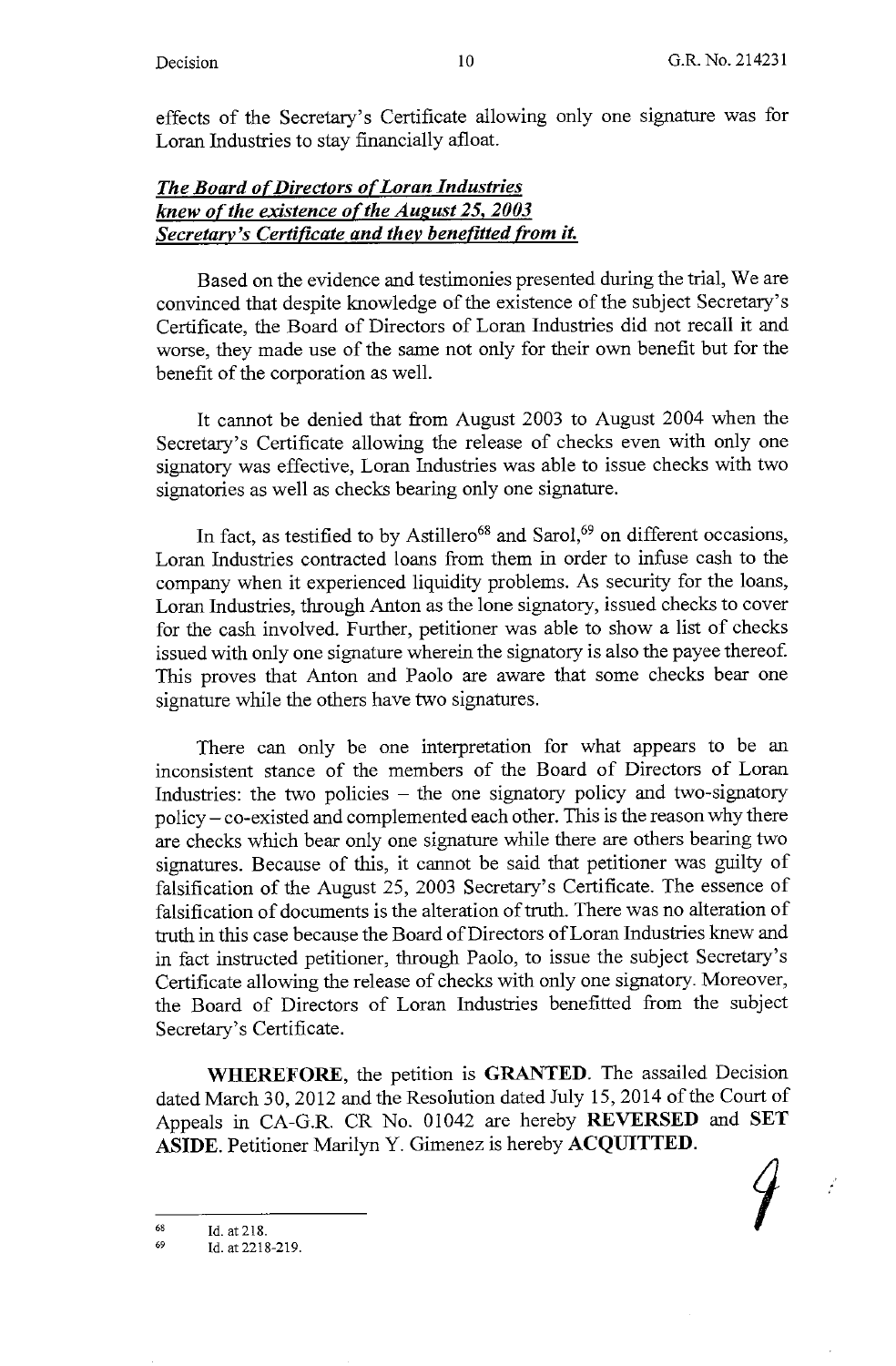**SO ORDERED.** 

Associate Justice

**WE CONCUR:** 

**AARIO VICTOR F. LEONEN**  $\Gamma$ **MAR** *Associate Justice* 

**G.GESMUNDO**   ${\bf AL}$ sciate Justice

 $\bf{RODII}$ . ZALAMEDA Associate Justice

**,c - R""" SAMUEL H. GAERLAN** *Associate Justice* 

# **ATTESTATION**

I attest that the conclusions in the above Decision had been reached in consultation before the case was assigned to the writer of the opinion of the Court's Division.

MARVIC MARIO VICTOR F. LEONEN

*<sup>f</sup>Associate Justice Chairperson, Third Division*  $\bar{\bar{z}}$